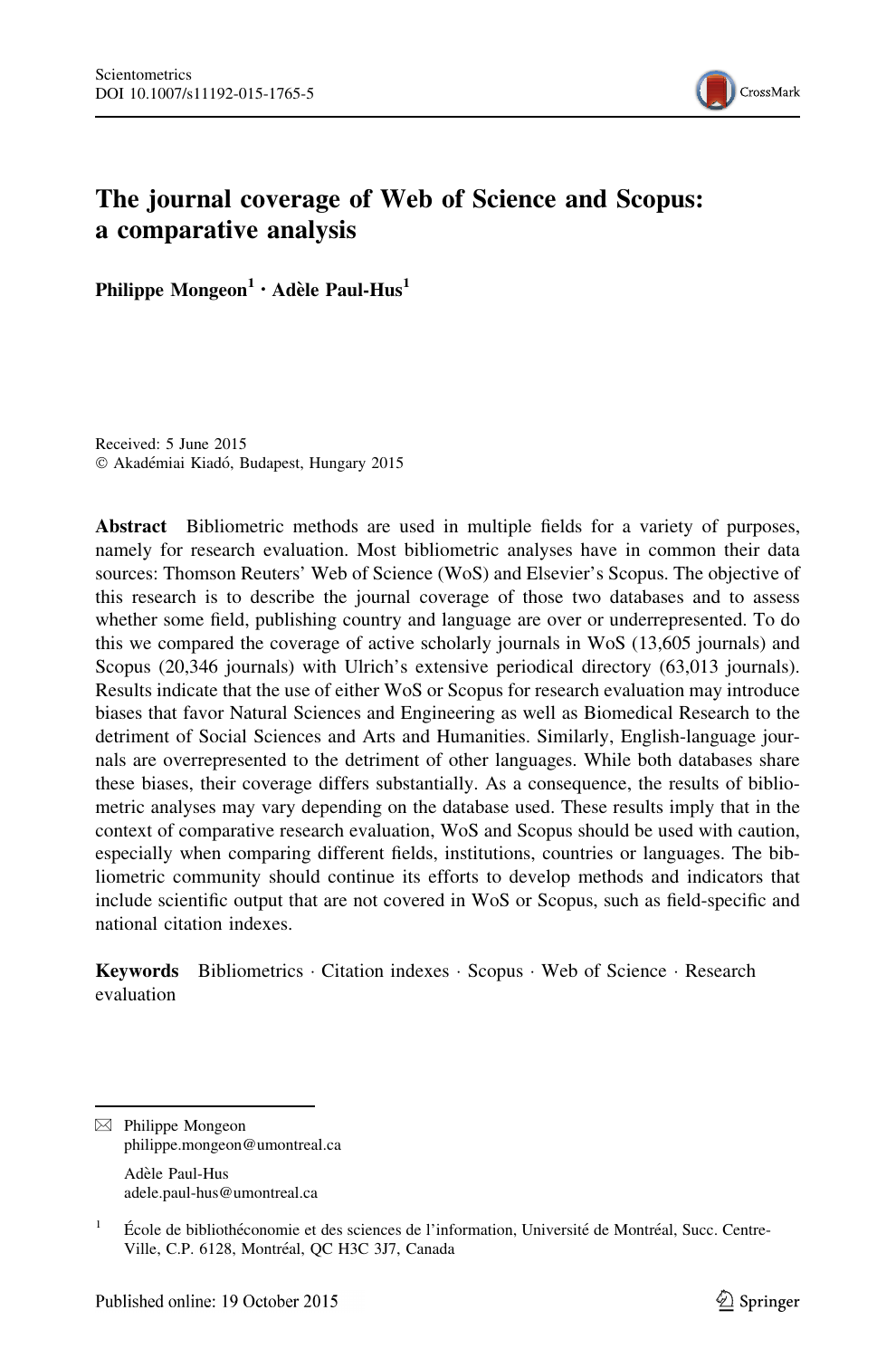### **Introduction**

Bibliometric and scientometric methods have multiple and varied application realms that go from information science, sociology and history of science to research evaluation and scientific policy (Gingras [2014](#page-14-0)). Large scale bibliometric research was made possible by the creation and development of the Science Citation Index (SCI) in 1963, which is now part of Web of Science (WoS) alongside two other indexes: the Social Science Citation Index (SSCI) and the Arts and Humanities Citation Index (A&HCI) (Wouters [2006](#page-15-0)). The important feature of these databases is that they include all article types and index all authors, institutional addresses and bibliographic references for each article. WoS had been the sole tool for citations analysis until the creation of Scopus and Google Scholar in 2004. However, the low data quality found in Google Scholar raises questions about its suitability for research evaluation. Thus, WoS and Scopus remain today the main sources for citation data. Moreover, the interdisciplinary coverage of these databases represents a significant strength for the study and comparison of different scientific fields (Archambault et al. [2006\)](#page-14-0).

# Limits of databases for the evaluation of research in social sciences and humanities

The validity of bibliometric analyses for research evaluation lies in large part in the databases' representativeness of the scientific activity studied. One of the main issues with citation indexes like WoS and Scopus is that their coverage mainly focuses on journals and less on other means of scientific knowledge diffusion (e.g., books, proceedings and reports). This can be problematic since scientific communication practices are largely influenced by the research fields ''epistemic cultures'' (Knorr-Cetina [1991](#page-14-0)). Indeed, while the article is the dominant mean of results dissemination in Natural Science, Engineering and Biomedical Research, it is not the case in many Social Sciences disciplines and in an even more pronounced way in Arts and Humanities where publishing books is more frequent and more important for researchers' career than pub-lishing articles (Glänzel and Schoepflin [1999;](#page-14-0) Larivière et al. [2006\)](#page-14-0). As a consequence, the portrait of scientific output and impact—at any level of aggregation (individual, institutional or national)—that WoS and Scopus provide cannot be as accurate for Social Sciences and Arts and Humanities as it may be for Natural Sciences, Engineering and Biomedical Research (Hicks and Wang [2011](#page-14-0); Nederhof [2006\)](#page-14-0). It should be noted that both WoS and Scopus have tried to address this issue; Thomson Reuters, the corporation owning WoS, by creating its Book Citation Index, and Elsevier, owning Scopus, by recently adding books to its database coverage.

A second important issue is the language coverage of citation databases. More than a decade ago, van Leeuwen et al. ([2001\)](#page-15-0) were advising for caution in interpreting bibliometric data in comparative evaluation of national research systems as a consequence of the language biases of the WoS Science Citation Index coverage. Analyzing data from 2004, Archambault et al. [\(2006](#page-14-0)) also observed an important English-language journals overrepresentation in the WoS coverage compared to Ulrich's database, which is considered the most comprehensive worldwide list of periodicals. They concluded that ''Thomson Scientific databases cannot be used in isolation to benchmark the output of countries in the [Social Sciences and Humanities]'' (p. 329).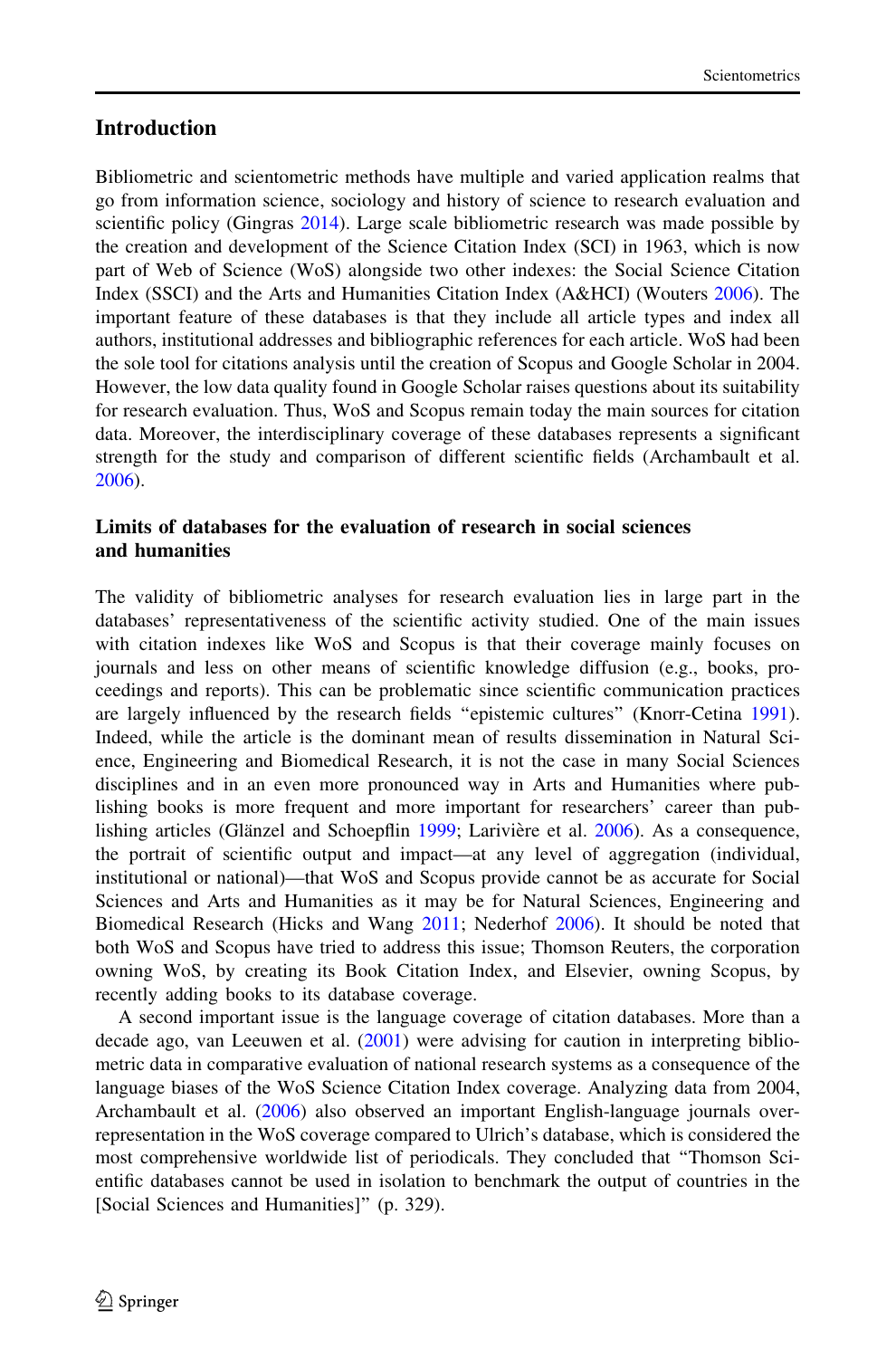#### Literature review

Archambault et al. [\(2009](#page-14-0)) have shown a high correlation between the number of papers and the number of citations received by country calculated with Scopus and with the WoS, and thus concluded that both databases are suitable tool for scientometric analyses. Gavel and Iselid [\(2008](#page-14-0)) analyzed the journal coverage overlap between Scopus and WoS, based on 2006 data and showed that, at the time, 54 % of active titles in Scopus were also in WoS and that 84 % of active titles in WoS were also indexed in Scopus.

Several studies have measured the overlap between databases and the impact of using different data sources for specific research fields on bibliometric indicators. For Earth Sciences, Mikki ([2009\)](#page-14-0) compared Google Scholar coverage to WoS: 85 % of the literature indexed by WoS in that field was recalled by Google Scholar. Barnett and Lascar ([2012](#page-14-0)) found that Scopus had more unique journal titles than WoS in the field of Earth and Atmospheric Sciences. However, in both databases, unique titles had low Journal Rank Indicators (Scopus) and Impact Factors (WoS), thus indicating a minor role of the data source within that specific field. De Groote and Raszewski ([2012](#page-14-0)) performed a similar analysis for the field of Nursing. Comparing the coverage of WoS, Scopus and Google Scholar to calculate the  $h$ -index of a sample of authors, they conclude that more than one tool must be used in order to provide a thorough assessment of a researcher's impact. In the field of Business and Management, Mingers and Lipitakis ([2010\)](#page-14-0), and Clermont and Dyckhoff ([2012\)](#page-14-0) showed that Google Scholar mainly indexes international, English-language journals, and while it includes unreliable data, it has a better coverage compared to Scopus and WoS.

Meho and Yang [\(2007](#page-14-0)) compared citation data and ranking of scholars in the field of Library and Information Science using WoS, Scopus and Google Scholar. Their results show that Google Scholar had, at the time, the most extensive coverage of conference proceedings and non-English language journals. They conclude that the use of Scopus and Google Scholar in addition to WoS contribute to a more accurate assessment of authors' impact. Abrizah et al. ([2012\)](#page-14-0) also analyzed the journal coverage of Library and Information Science in WoS and Scopus and found a total of 45 titles covered in both databases with normalized impact factors being higher for titles covered in Scopus. Furthermore, Scopus covered more unique titles ( $n = 72$ ) than did WoS ( $n = 23$ ). For Computing Sciences, Franceschet [\(2009](#page-14-0)) concluded that Google Scholar compiles significantly higher indicators' scores than WoS. However, rankings based on citations data from both data-bases are not significantly different. López-Illescas et al. ([2008](#page-14-0)) compared oncological journals coverage in WoS and Scopus and found that Scopus covered a larger number of titles. Nevertheless, 94 % of Scopus highest impact factor journals were indexed in WoS. Comparing WoS and Google Scholar citations in four different scientific fields (Biology, Chemistry, Physics and Computing), Kousha and Thelwall ([2007\)](#page-14-0) found that the majority of Google Scholar unique citations (70 %) were from full-text sources. Moreover, types of citing documents significantly differed between disciplines thus suggesting that a large range of academic non-journal publications are not indexed in WoS but are accessible through Google Scholar. Other studies have looked at how well these databases cover the scientific output of specific countries or regions, such as Spain (Psychology research in Spain) (Osca-Lluch et al. [2013](#page-15-0)) and Latin America and the Caribbean (Santa and Herrero-Solana [2010\)](#page-15-0).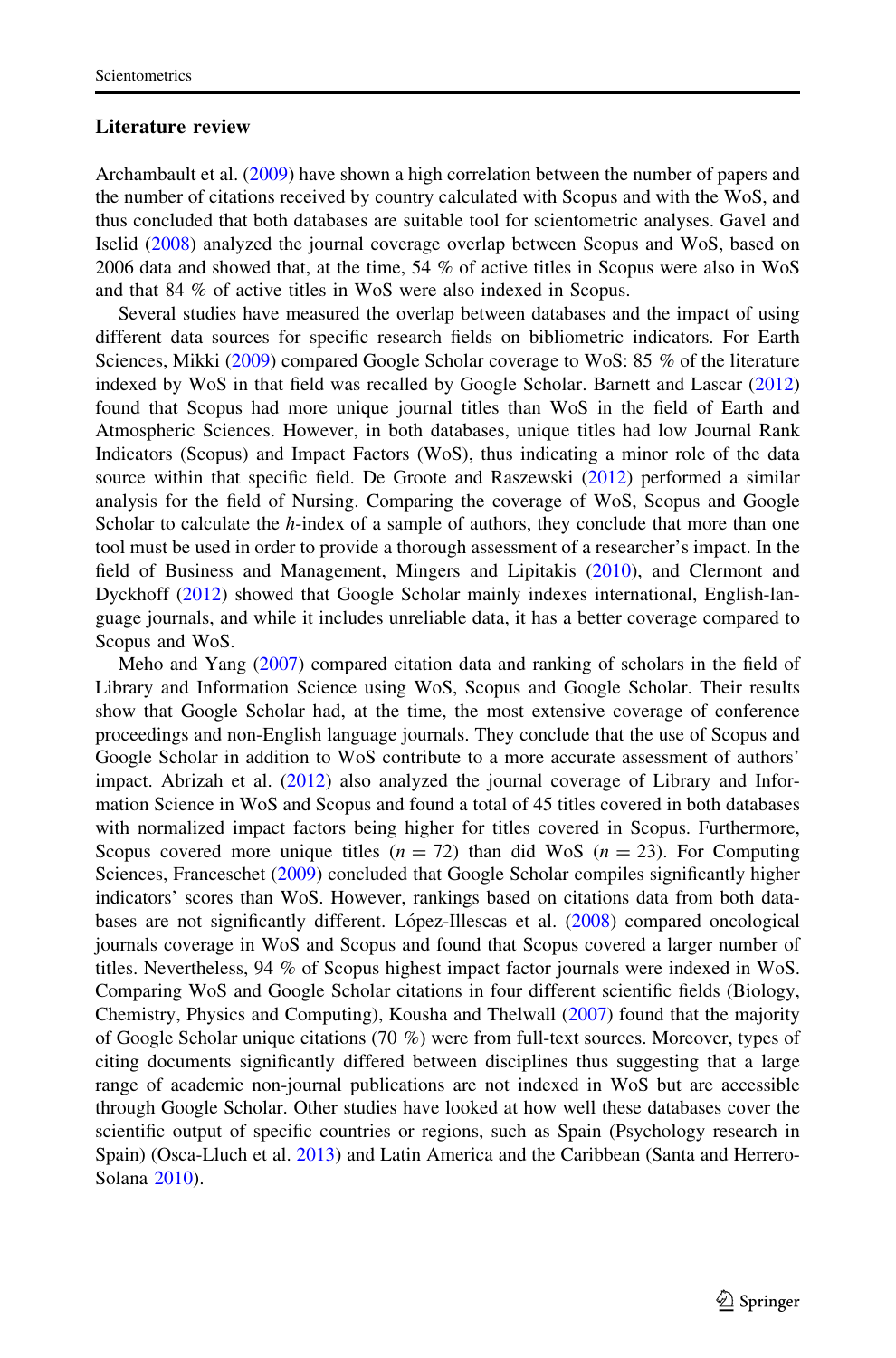#### Research objectives

Since the journal coverage of the WoS and Scopus are not static and are evolving through time, we propose in this paper to revisit the question and to compare the coverage of both WoS and Scopus in terms of fields, countries and languages, thus examining if the previously found biases in WoS databases still exist and if similar biases can be found in Scopus. The purpose of this study is to provide a complete and up-to-date portrait of the journal coverage of WoS and Scopus by comparing their coverage with one another and with Ulrich's extensive periodical directory. More precisely, this study aims at answering the following research questions:

- 1. What proportion of scholarly journals included in Ulrich's periodical database is indexed in WoS and Scopus?
- 2. How does the journal coverage of WoS and Scopus compare to Ulrich's periodical database in terms of field, country and language?
- 3. How much overlap is there between WoS and Scopus journal coverage in terms of field, country and language?

### Methodology

#### Journal lists

We searched the online version of the Ulrich's periodical database for all journals classified as ''Academic/Scholarly''. 162,955 records corresponded to this criterion and were downloaded manually.<sup>1</sup> This was a lengthy process as a maximum of 500 records can be downloaded at once. Ulrich's database often contains multiple entries for a single journal. This is the case, for example, when a journal is published in more than one format (e.g., online and print), or in more than one language. The database contains 70,644 unique journals without duplicates.

We downloaded the WoS master journal list from the Thomson Reuters Website.<sup>2</sup> However, Thomson Reuters doesn't provide its journal list in a spreadsheet (e.g., Excel), we thus downloaded the source code from the website and used a XSL style sheet to convert the data into a table. The list combines journals indexed in the Science Citation Index Expanded (SCI-Expanded), the Social Science Citation Index (SSCI) and the Arts and Humanities Citation Index (A&HCI). The master journal list totalled 16,957 entries.<sup>3</sup> We downloaded the list of journals indexed in Scopus from the Elsevier website, $4$  which is provided directly in a spreadsheet format. The list contained 34,274 titles and, according to the website, it was last updated in May 2014.

<sup>1</sup> [http://ulrichsweb.serialssolutions.com/.](http://ulrichsweb.serialssolutions.com/) Data downloaded between June 8th and June 12th 2014.

<sup>&</sup>lt;sup>2</sup> <http://ip-science.thomsonreuters.com/mjl/>. Data Downloaded on June 25th 2014.

<sup>&</sup>lt;sup>3</sup> The list included inactive journal titles, namely from the Zoological Record and BIOSOS Previews collections.

<sup>4</sup> [http://www.elsevier.com/online-tools/scopus/content-overview.](http://www.elsevier.com/online-tools/scopus/content-overview) Downloaded on June 25th 2014.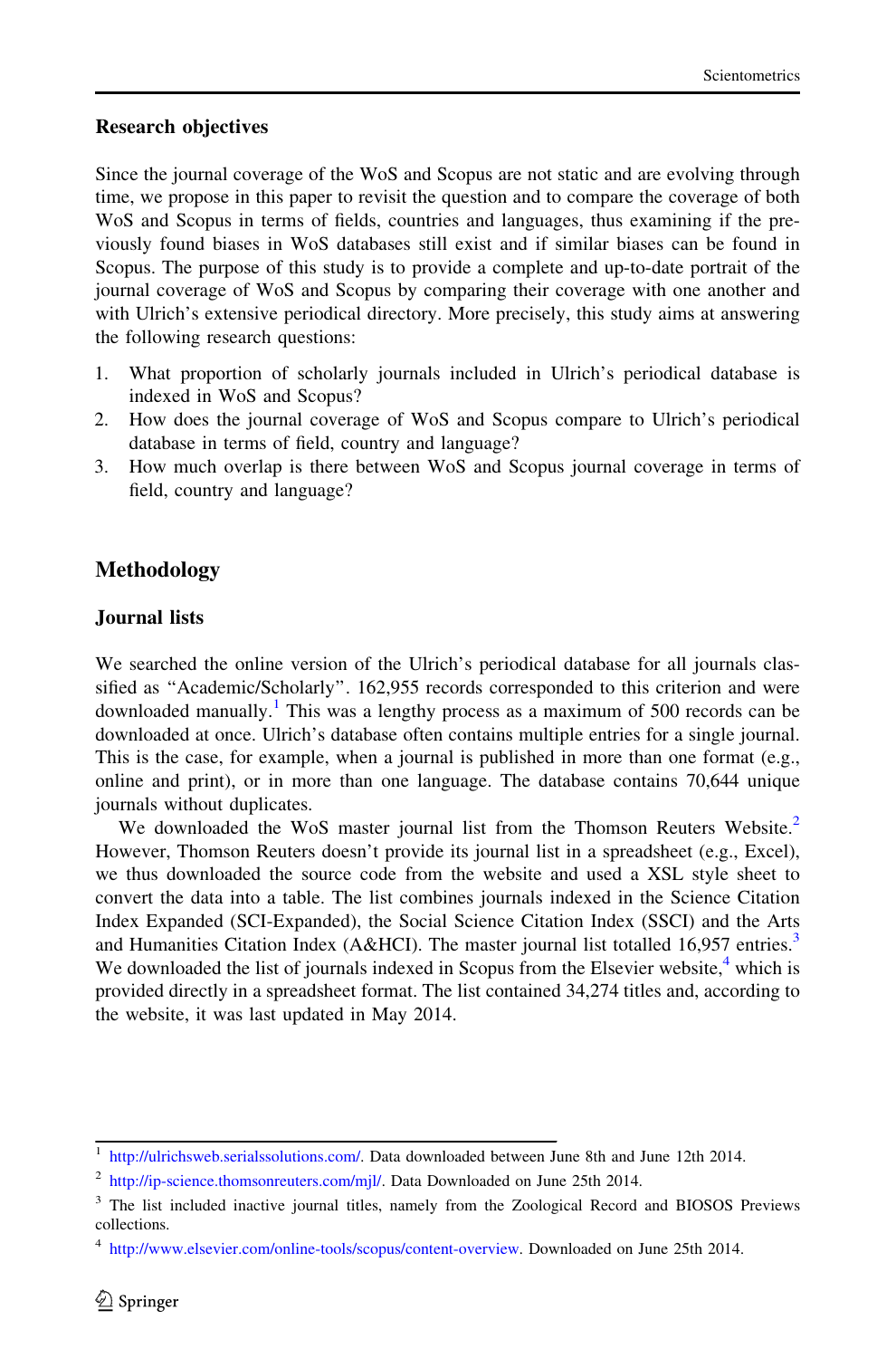### Matching

We matched journals from the WoS and the Scopus lists to the Ulrich's list in two steps. In the first step, the journals were matched using their ISSN. In the second step, the remaining journals were matched using their title, and these matches were manually verified to eliminate any false positives. Using this procedure, we were able to match 14,637 and 23,189 journals from the WoS and Scopus lists, respectively, with the Ulrich's list.

We decided to limit our analysis to active journals and, thus, limited our matches to titles that were classified as "serial type  $=$  journal" and "status  $=$  active" in Ulrich. 296 matched journals from WoS had a status other than active in Ulrich. We manually verified the status of these journals and found that 21 were in fact still active. Thus, we considered these 21 journals as active and updated the Ulrich's list accordingly. Similarly, 363 matched journals from Scopus had an inactive status in Ulrich. We manually verified the 363 journals and found a total of 197 active journals and thus updated the Ulrich's list accordingly. Following these operations, our final sample comprised 13,605 and 20,346 matched journals from WoS and Scopus, respectively, on a total of 63,013 active journals in Ulrich.

#### Journals classification

#### By field

A broad discipline classification of journal titles was done by assigning every Ulrich's subject to one of the four broad field of the National Science Foundation (NSF) classification (NSF [2006](#page-14-0)): Natural Sciences and Engineering, Biomedical Research (which includes the biomedical research and clinical medicine NSF categories, but not health, which is part of social sciences), Social Sciences, and Arts and Humanities.

#### By country

To assign a country to each journal, we used the publisher's country provided by Ulrich, which is the only geographical information available in that database. Most journals had only one publisher's country, but some had two or more, often because the print version is published in a country and the online version in another. For example, the Asia Pacific Journal of Management is published both in Singapore (print version) and in the United States (online), the Japanese Journal of Ophthalmology is published in Japan (print) and in the Netherlands (online) and the online version of many Australian journals (e.g., the Australian Journal of Political Science, the Australian Journal of Management and the Australian Journal of Earth Sciences) are published in the UK. In these cases, all countries were assigned to the journal, using the full counting method, which means that a journal published in two countries (e.g., in print and online format) will count as one journal for each country, as opposed to fractional counting in which case this journal would be counted as 0.5 journal for each country.

### By language

The assignment of one or more language to each journal was done by using the data provided in the journal's record in Ulrich, using the full counting method. Some journals had abstracts, comments or notes in an additional language than the text of the articles. In those cases, we only included the language of the text. In other words, we counted only the language in which the full texts of the journals are written.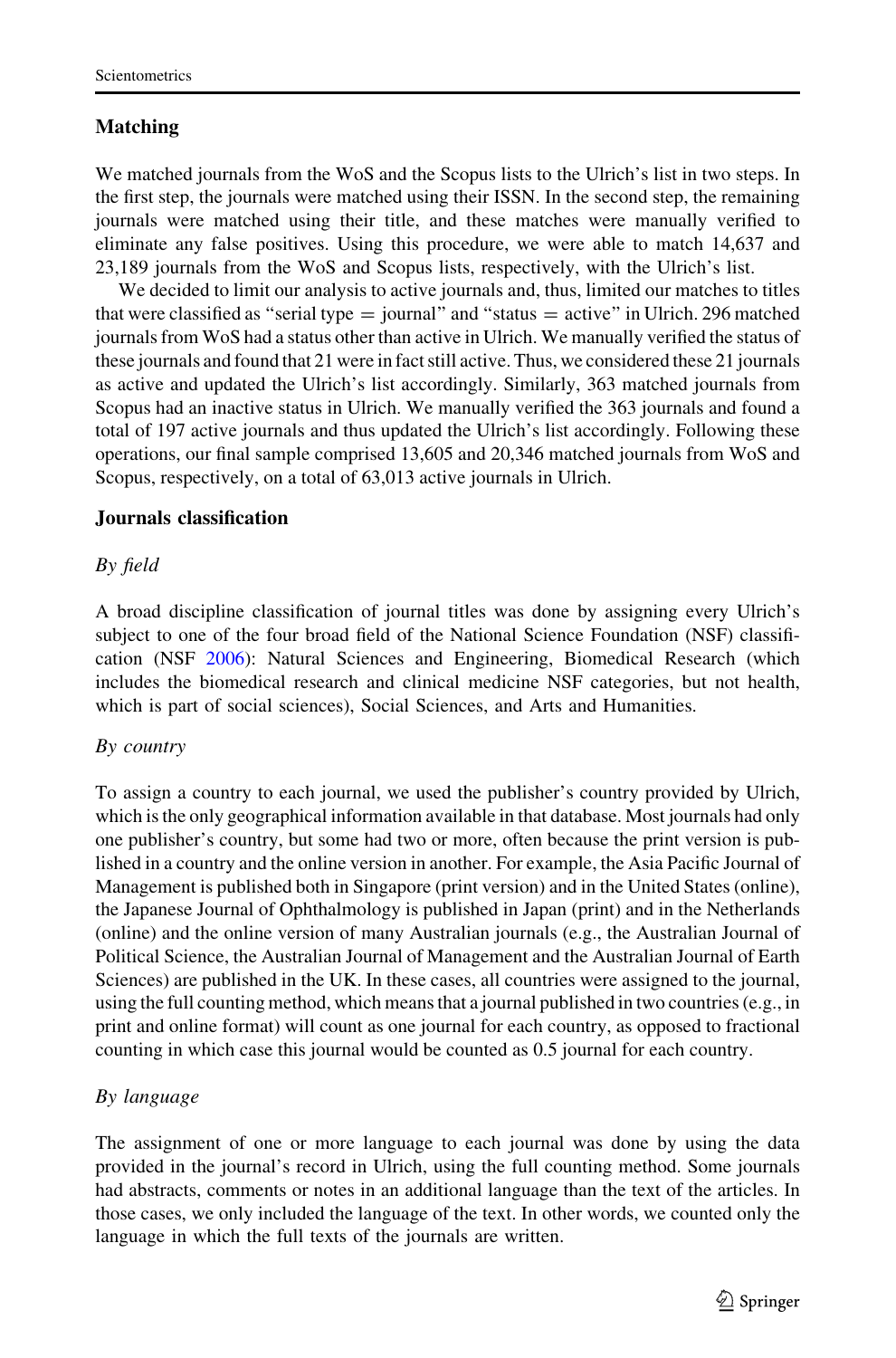# Data analysis

# Databases coverage

The relative coverage of WoS and Scopus was calculated by dividing the number of journals of each database with the number of journals in Ulrich. This was done for each of the four broad fields of research.

# Relative distribution of journals by field, country and language

In order to assess whether or not there is an overrepresentation or an underrepresentation of a field within a database, we compared distributions of journals in WoS and Scopus with the distribution of journals in Ulrich. An overrepresentation or underrepresentation might indicate that cross-field comparison of scientific output and impact using these databases may favor some fields to the detriment of others. For each field, the relative distribution of journals was calculated by dividing the proportion of journals of each field in WoS and Scopus by the proportion of those fields in Ulrich. This was also done for countries and languages within each field.

### Coverage overlap of Web of Science and Scopus

In order to assess the extent by which the WoS and Scopus journal coverage overlap, we classified each journals in the three following categories: WoS only (journals that are indexed in WoS but not in Scopus), Overlap (journals that are indexed in both WoS and Scopus), and Scopus only (journals that are indexed in Scopus but not in WoS).

# **Results**

# Coverage by field

Figure 1 shows the proportion of Ulrich's journals covered by WoS and Scopus within each field. The largest coverage difference appears in Biomedical Research (BM), with Scopus covering almost half of all Ulrich's journals in this field while WoS covers only about 28 %. It is in Natural Sciences and Engineering (NSE) that the coverage is the most



Fig. 1 Proportion of Ulrich academic journals indexed in Web of Science and Scopus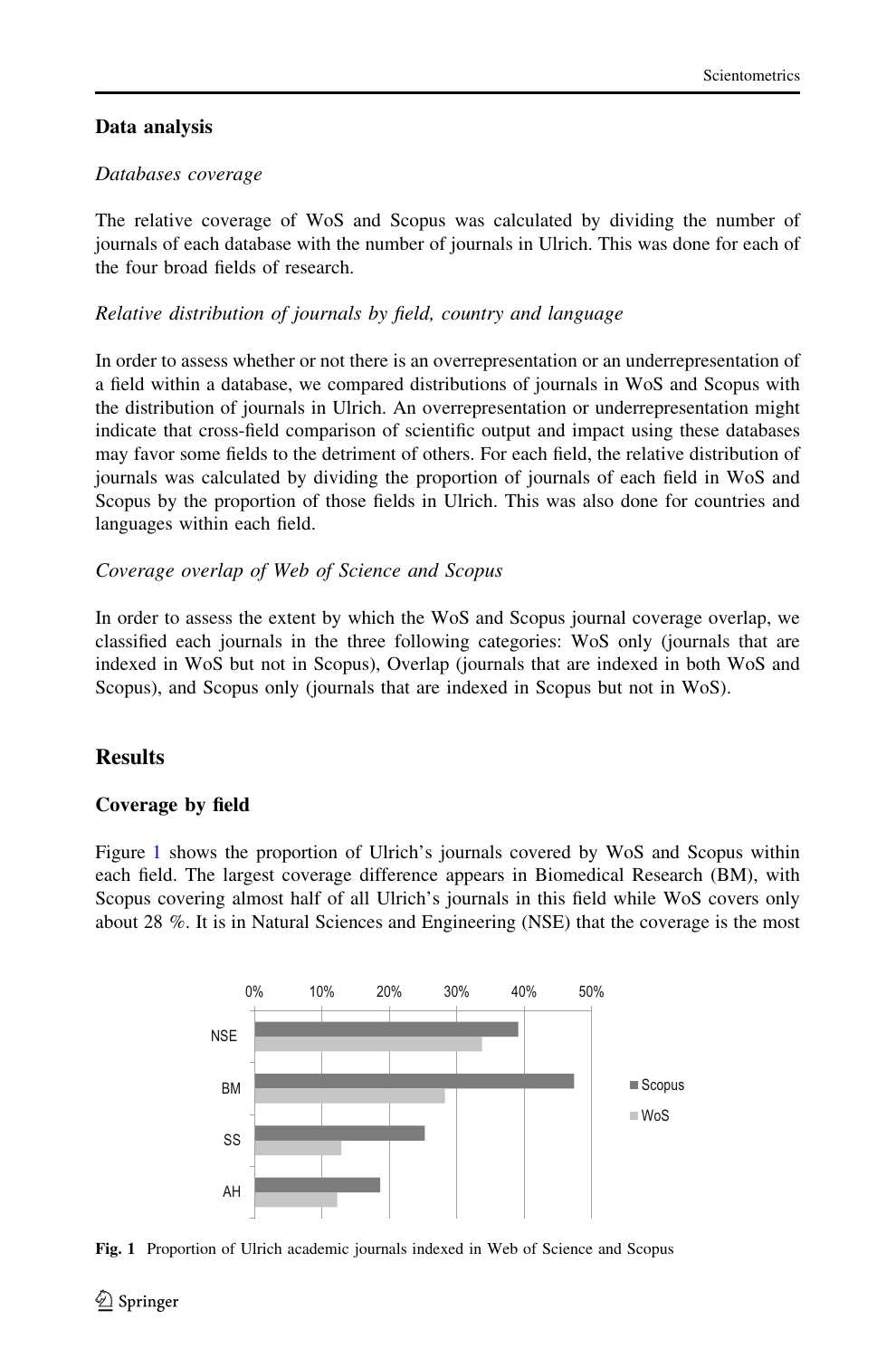<span id="page-6-0"></span>similar between the two databases, Scopus covering  $38\%$  of journals and WoS,  $33\%$ . NSE is also the field where WoS has the highest coverage. We also notice that Social Sciences (SS) and Arts and Humanities (AH) are not covered as well as the two other fields. Indeed, Scopus covers less than 25 % of journals in both fields, while WoS covers less than  $15\%$ .

Table 1 shows the distribution of journals by field within each of the database. We see that NSE is well overrepresented in WoS ( $\approx$  43 % of WoS journals compared to  $\approx$  28 % of Ulrich journals) and also but in a lesser extent in Scopus ( $\approx$  33 %). It is also the case for BM, which is overrepresented both in WoS ( $\approx$  27 %) and Scopus ( $\approx$  31 %), if we compare to Ulrich distribution ( $\approx$  21 %). The Scopus coverage shows a stronger overrepresentation of BM journals and WoS, a stronger overrepresentation of NSE journals. Social Sciences (SS), which have the biggest share of journals in Ulrich ( $\approx$  36 %), are underrepresented in WoS ( $\cong$ 21 %) and in Scopus ( $\cong$ 28 %). Finally, AH ( $\cong$ 15 % in Ulrich) are also underrepresented in both WoS and Scopus ( $\approx 9$  %).

Figure [2](#page-7-0) shows the overlap in the journal coverage of both databases. Overall, except for NSE, Scopus includes most of the journals indexed in WoS. Furthermore, Scopus has a larger number of exclusive journals than WoS in all fields, which can be explained by the fact that Scopus covers a lot more journals than WoS (Table 1). While this is true for all fields, NSE is the field where WoS has the highest number of exclusive journals, compared to other fields.

#### Coverage by country of publisher

As mentioned in the methods section, the journal publisher's country was used to assign a country to each journal, a choice that introduces some limitations to our analysis. To illustrate these limitations Table [2](#page-7-0) presents the number of articles published by author's country and the number of journals by publisher's country. It shows that the most important producers of scientific papers are not necessarily the most important publishers. For example, the Dutch authors published about 2 % of all paper in 2013 but about three times more journals were published in the Netherlands.

On the other hand, China is the second biggest producer of articles ( $\approx$  15 %) but published only 2 % of all journals. Thus, major actors in terms of scientific production are not the same as major actors in terms of academic publishing. Furthermore, while the article and journal relative coverage ranking are overall similar in WoS and Scopus,

| Field                               | Ulrich |      | WoS    |      |              | Scopus |      |            |  |
|-------------------------------------|--------|------|--------|------|--------------|--------|------|------------|--|
|                                     | N      | $\%$ | N      | $\%$ | Difference   | N      | $\%$ | Difference |  |
| Natural Sciences and<br>Engineering | 17.213 | 27.5 | 5810   | 42.7 | 55.1%        | 6730   | 32.9 | 19.5 $%$   |  |
| <b>Biomedical Research</b>          | 13.232 | 21.2 | 3732   | 27.4 | 29.6%        | 6271   | 30.6 | 44.8%      |  |
| Social Sciences                     | 22.519 | 36.0 | 2893   | 21.3 | $-41.0 \%$   | 5682   | 27.8 | $-22.9 \%$ |  |
| Arts and Humanities                 | 9559   | 15.3 | 1172   | 8.6  | $-43.7\%$    | 1781   | 8.7  | $-43.1%$   |  |
| Total                               | 62.523 | 100  | 13,607 | 100  | $\mathbf{0}$ | 20,464 | 100  | $\Omega$   |  |

Table 1 Relative distribution of journals by discipline in Ulrich, Web of Science and Scopus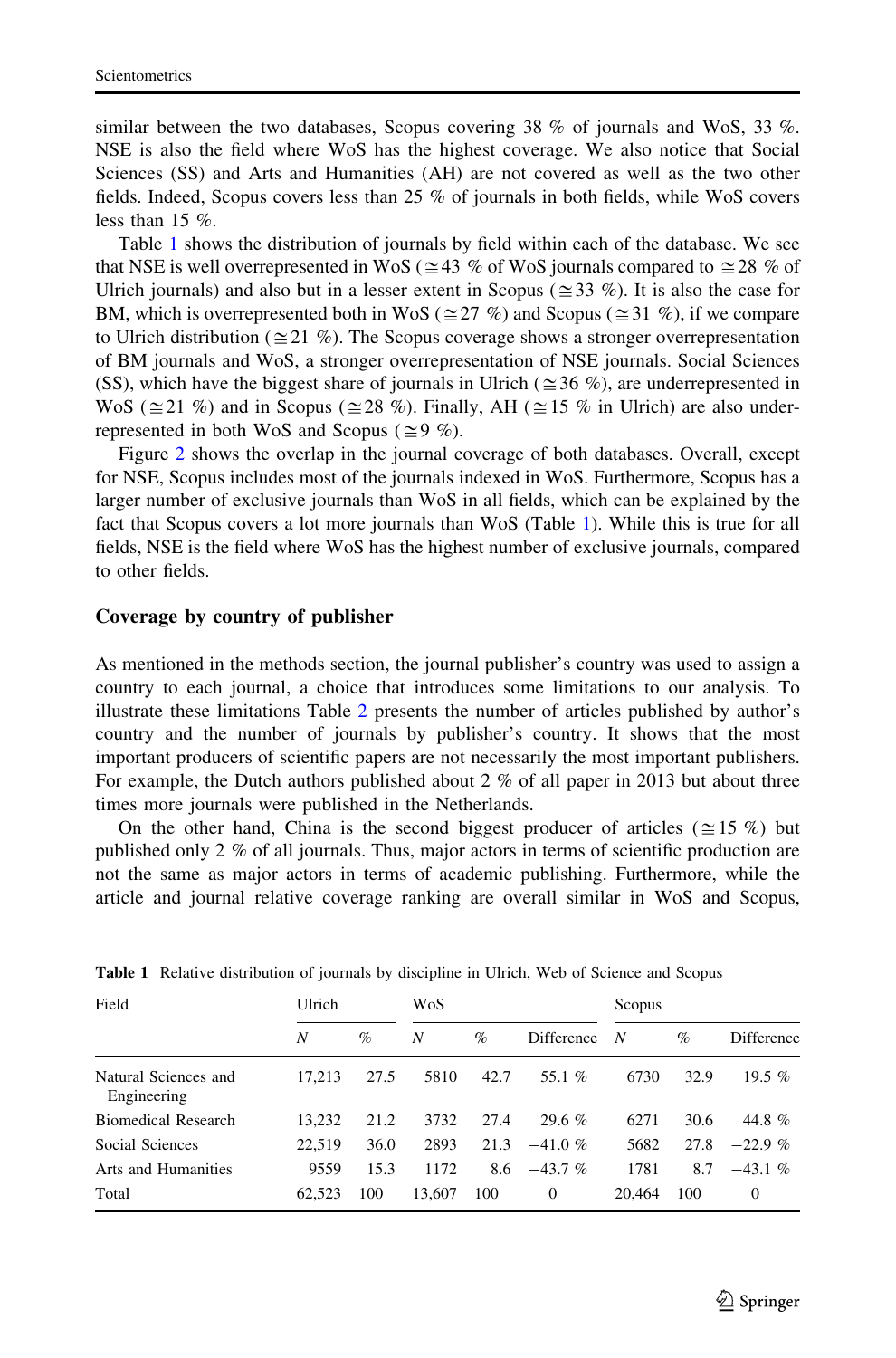<span id="page-7-0"></span>

Fig. 2 Coverage overlap of Web of Science and Scopus, by discipline

| <b>Table 2</b> Number of articles and journals indexed in Web of Science and Scopus for the top 15 countries in |  |  |
|-----------------------------------------------------------------------------------------------------------------|--|--|
| terms of articles indexed                                                                                       |  |  |

| Country       | Articles         |      |                |                |      |                | Journals         |      |                |                  |      |      |  |
|---------------|------------------|------|----------------|----------------|------|----------------|------------------|------|----------------|------------------|------|------|--|
|               | WoS              |      |                | Scopus         |      |                | WoS              |      |                | Scopus           |      |      |  |
|               | $\boldsymbol{N}$ | $\%$ | Rank           | $\overline{N}$ | $\%$ | Rank           | $\overline{N}$   | $\%$ | Rank           | $\boldsymbol{N}$ | $\%$ | Rank |  |
| <b>USA</b>    | 352,477          | 23.2 | 1              | 451,292        | 22.5 | 1              | 4176             | 30.7 | 1              | 5858             | 28.4 | 1    |  |
| China         | 207,979          | 13.7 | 2              | 322,041        | 16.0 | $\overline{c}$ | 269              | 2.0  | 6              | 489              | 2.4  | 6    |  |
| UK            | 108,455          | 7.1  | 3              | 132,615        | 6.6  | 3              | 3293             | 24.2 | $\overline{c}$ | 4738             | 23.0 | 2    |  |
| Germany       | 95,267           | 6.3  | $\overline{4}$ | 117,184        | 5.8  | 4              | 959              | 7.0  | 3              | 1241             | 6.0  | 4    |  |
| Japan         | 73,878           | 4.9  | 5              | 94,015         | 4.7  | 5              | 303              | 2.2  | 5              | 454              | 2.2  | 7    |  |
| France        | 66,222           | 4.4  | 6              | 83,692         | 4.2  | 7              | 250              | 1.8  | 7              | 510              | 2.5  | 5    |  |
| Canada        | 58,378           | 3.8  | 7              | 72,422         | 3.6  | 9              | N/A <sup>a</sup> |      |                | N/A <sup>a</sup> |      |      |  |
| Italy         | 58,119           | 3.8  | 8              | 73,047         | 3.6  | 8              | 227              | 1.7  | 9              | 366              | 1.9  | 10   |  |
| Spain         | 51,829           | 3.4  | 9              | 65,571         | 3.3  | 10             | 170              | 1.2  | 15             | 406              | 2.0  | 9    |  |
| Australia     | 49,462           | 3.3  | 10             | 62,910         | 3.1  | 11             | 215              | 1.6  | 10             | 315              | 1.5  | 12   |  |
| India         | 48,591           | 3.2  | 11             | 85,100         | 4.2  | 6              | 200              | 1.5  | 11             | 436              | 2.1  | 8    |  |
| S. Korea      | 47,949           | 3.2  | 12             | 58,425         | 2.9  | 12             | N/A <sup>a</sup> |      |                | N/A <sup>a</sup> |      |      |  |
| <b>Brazil</b> | 35,684           | 2.3  | 13             | 50,710         | 2.5  | 13             | 176              | 1.3  | 14             | 267              | 1.3  | 15   |  |
| Netherlands   | 35,153           | 2.3  | 14             | 42,296         | 2.1  | 14             | 927              | 6.8  | $\overline{4}$ | 1498             | 7.3  | 3    |  |
| Russia        | 27,313           | 1.8  | 15             | 38,045         | 1.9  | 15             | 193              | 1.4  | 12             | 314              | 1.5  | 13   |  |

<sup>a</sup> Canada and South Korea do not appear in the top 15 journal publishing countries. Switzerland (ranked 8th in WoS and 11th in Scopus) and Poland (ranked 13th in WoS and 14th in Scopus)

Table 2 shows that Spanish and Indian journals, for example, have a much larger relative coverage in Scopus than in WoS.

Figure [3](#page-8-0) shows the relative distribution (left scale) and the absolute number (right scale) of journals covered in the WoS and Scopus compared to Ulrich for the top 15 publishing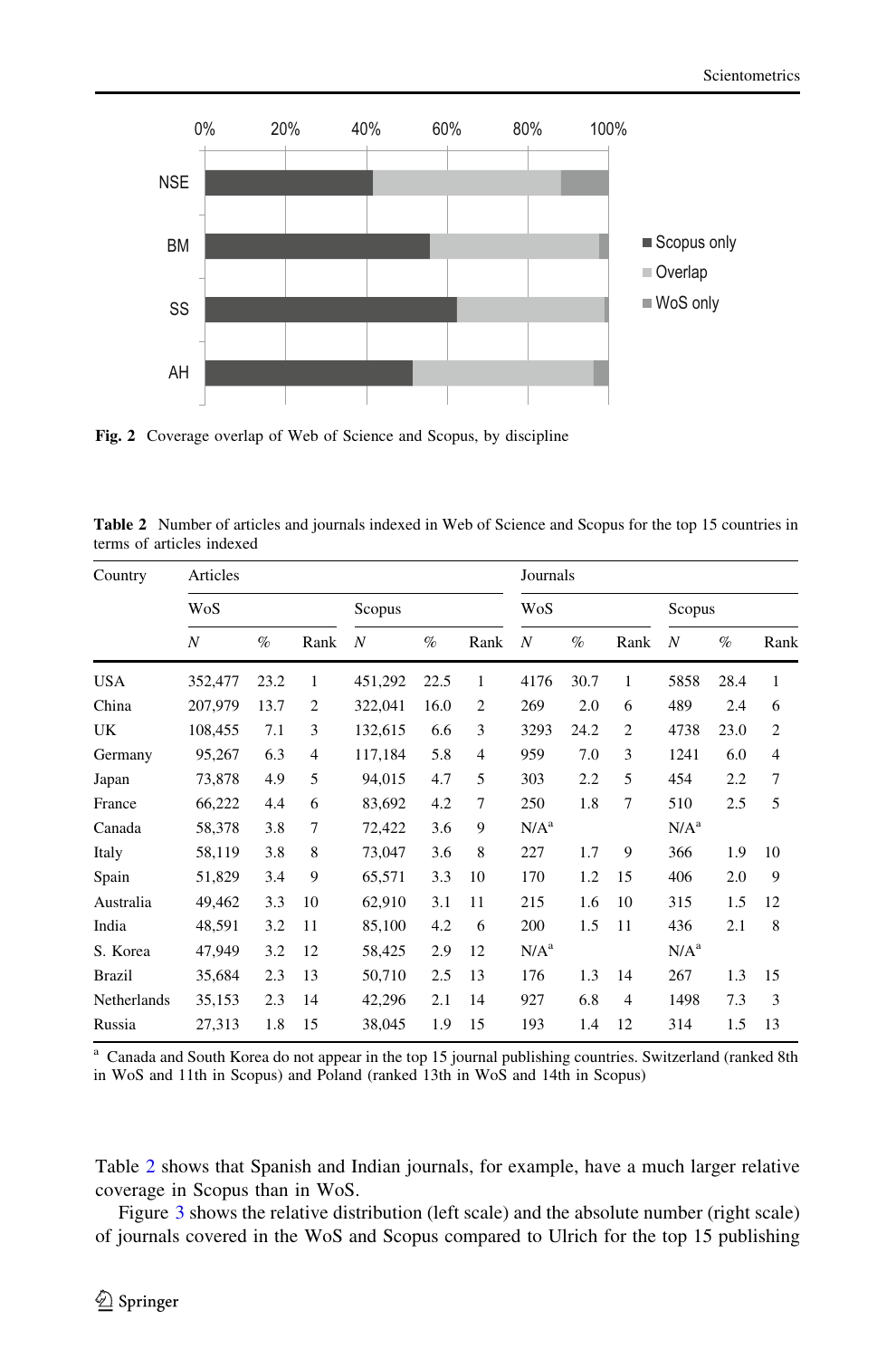<span id="page-8-0"></span>countries. The zero on the relative distribution scale represents the coverage in Ulrich. Countries above zero are overrepresented in WoS or Scopus compared to Ulrich, while those under zero are underrepresented. In all four fields, the same countries (i.e. the Netherlands, the United Kingdom, and the United States) are overrepresented in every field. This is not surprising considering that some of the major academic publishing companies are located in these countries (e.g., Elsevier in the Netherlands and Sage and Routledge in the UK). In turn, most of the other countries are underrepresented.

Even though WoS and Scopus have similar relative coverage in terms of publishing countries, they do not necessarily index the same journals. Figure [4](#page-9-0) shows the overlap in journal coverage between WoS and Scopus in terms of publishing countries for each of the four fields. As mentioned previously, because of the larger number of journals in Scopus (Table [1](#page-6-0)), Scopus has a larger proportion of exclusive journals (i.e. journals that are not indexed in WoS), and this is the case in all fields. In fact, especially in BM, SS and AH, most of WoS journals are also covered by Scopus. In NSE, 56 % of journals published in China and Russia are only indexed in Scopus. Brazil shows a more balanced situation with 31 % of journals exclusive to WoS, 32 % exclusive to Scopus and 37 % of overlap. On average for the top 15 publishing countries in NSE, 13 % of journals are exclusive to WoS (ranging from 0 to 31  $\%$ ) and Scopus has 41  $\%$  of exclusive journals (ranging from 22 to 56 %), with an overlap ranging from 22 to 78 %.

In BM, more than 60 % of journals published in Japan, Italy and Poland, and 81 % of journals published in India are exclusive to Scopus. On average for the top 15 countries, 58 % of journals are exclusive to Scopus (ranging from 53 to 81 %) while an average of 4 % of journals are only indexed in WoS (ranging from 0 to 14 %). The average overlap is 39 %, ranging from 18 to 53 % within the top 15 countries. Journals of SS have an even



Fig. 3 Relative distribution and number of journals covered in Web of Science and Scopus by publisher's country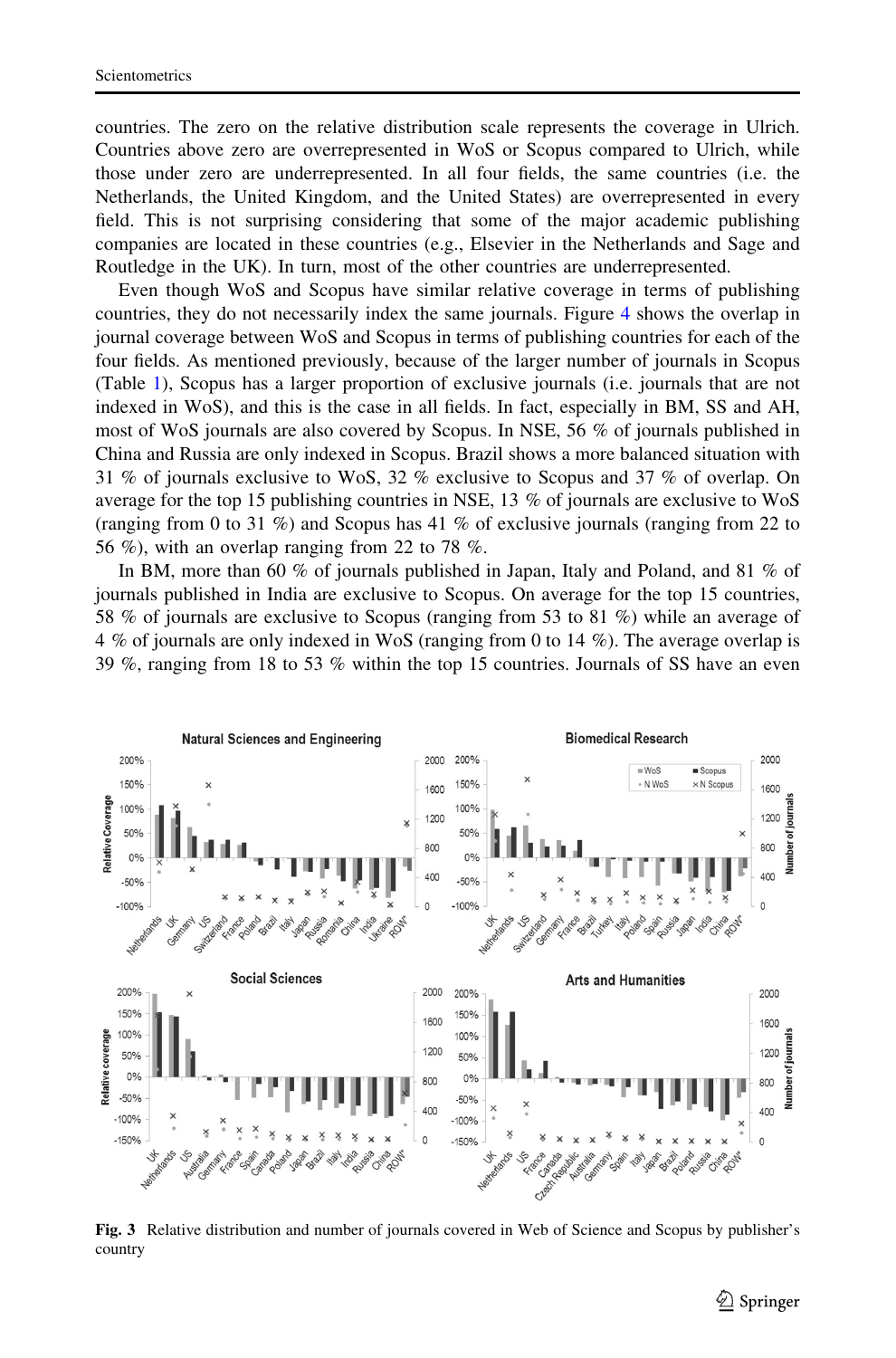<span id="page-9-0"></span>

\*: aggregated data for the rest of the world (ROW)

Fig. 4 Journal coverage overlap in Web of Science and Scopus by publishing country

skewer distribution for the top 15 countries. On average, 64 % of journals are exclusive to Scopus (ranging from 52 to 81 %), with 81 % of journals published in France and in Brazil only indexed in Scopus. The overlap averages  $34\%$  (ranging from 18 to  $43\%$ ), while an average of 2 % of journals are exclusive to WoS (ranging from 0 to 8 %). In AH, 67 % of journals published in Spain are only indexed in Scopus. On average for the top 15 countries, 49 % of journals are exclusive to Scopus (ranging from 34 to 67 %), 47 % of journals are indexed in both databases (with an overlap ranging from 31 to 65 %) while only 4 % of journals are exclusive to WoS (ranging from 0 to 14 %).

#### Coverage by language

Figure [5](#page-10-0) presents the 15 most frequent languages in Ulrich, and shows that for all fields in Scopus, the majority of languages are underrepresented, and WoS shows a similar trend with the exception of NSE, where nine languages are overrepresented. As we would expect, since English has a dominant position in sciences, English is overrepresented in the four fields. It is the only language that is constantly and strongly overrepresented in the two databases and in all fields. Interestingly, Dutch is the most overrepresented language in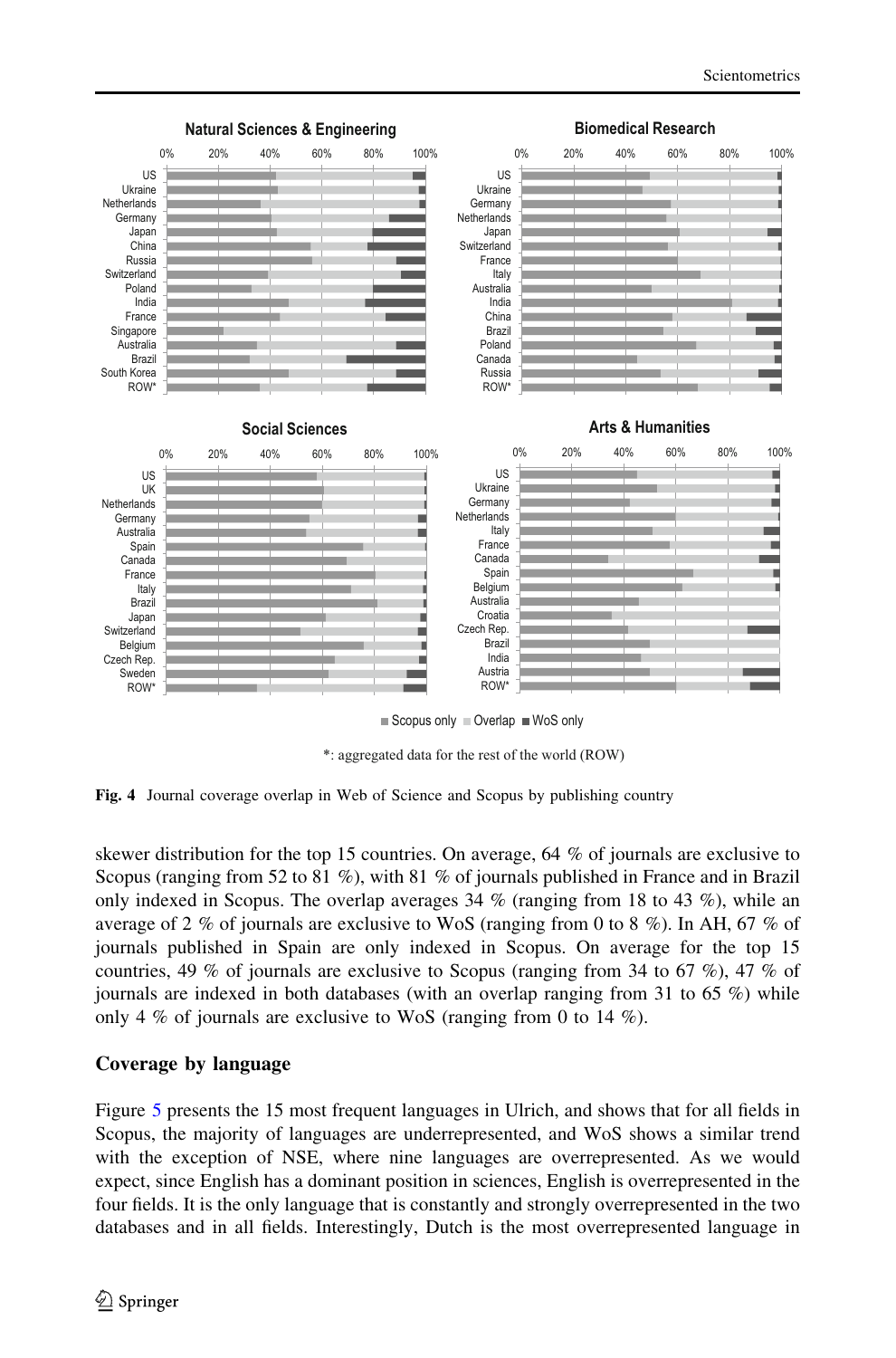<span id="page-10-0"></span>NSE in both databases. It should be pointed out, however, that we count less than 50 Dutch journals in NSE.

WoS and Scopus show similar trends (i.e. the same languages are over or underrepresented) in terms of language coverage for NSE, SS and AH. A few notable exceptions are French in SS and Dutch in AH, which are both overrepresented in Scopus and underrepresented in WoS. The field of BM presents a different profile with highly discrepant results. For example, Ukrainian is well overrepresented in WoS and well underrepresented in Scopus, while French, on the opposite, is well overrepresented in WoS and underrepresented in Scopus. One should, however, note that there are only about 100 biomedical journals in Ukrainian (less than 1 % of all journals analyzed).

Figure [6](#page-11-0) shows the coverage overlap between WoS and Scopus in terms of journal language. As it was the case for countries (Fig. [4\)](#page-9-0), the higher number of journals indexed in Scopus explains that this database has a more important share of exclusive journals and covers most of the journals indexed in the WoS. Again, NSE is the exception with an important proportion of non-English journals only covered in WoS. However, more than 55 % of NSE journals in Russian and in Chinese are only indexed in Scopus. On average, for the top 15 languages, 34 % of journals are exclusive to Scopus (ranging from 7 to 59 %), 39 % are indexed in both Scopus and WoS (ranging from 14 to 81 %) and 28 % are exclusive to WoS (ranging from 8 to 41 %).

The BM journals show a highly skewed distribution in terms of language overlap. On average for the 15 most frequent languages, 65 % of journals are exclusive to Scopus (ranging from 35 to 82 %) while only 5 % of journals are exclusive to WoS (ranging from 1 to 13 %), with an overlap ranging from 16 to 63 %. The SS field shows a similar situation with an average of 62 % of journals exclusive to Scopus (ranging from 43 to 78 %), 3 % exclusive to WoS (ranging from 0 to 21 %) and an overlap of 35 % (ranging from 20 to 55 %), for the top 15 languages. In AH, on average, 50 % of journals are



Fig. 5 Relative distribution and number of journals covered in Web of Science and Scopus by language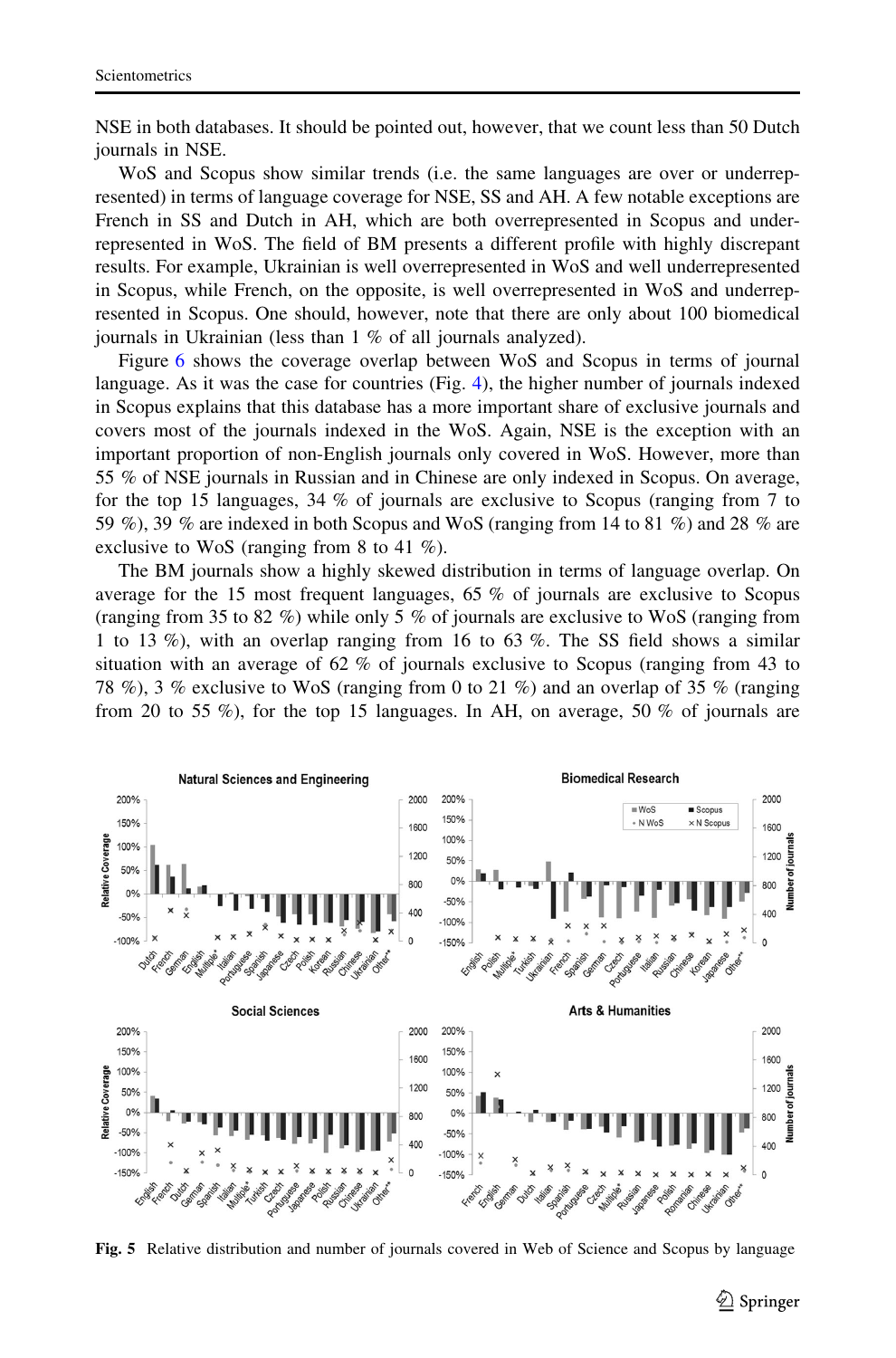<span id="page-11-0"></span>

Fig. 6 Journal coverage overlap in Web of Science and Scopus by language

exclusive to Scopus (ranging from 29 to 67 %), 45 % are indexed in both databases (ranging from 19 to 71 %) while 6 % are only exclusive to WoS (ranging from 0 to 20 %).

### **Discussion**

The results of this study show that, as Archambault et al. ([2006\)](#page-14-0) had found, there is still an overrepresentation of certain countries and languages to the detriment of others in the WoS journal coverage. Similar biases are found in the coverage of Scopus, despite its much larger journal coverage. Overall, journals published in countries like the United States, the United Kingdom, the Netherlands, France, Germany and Switzerland represent a larger proportion of journals indexed in WoS and Scopus than they do in Ulrich. A potential explanation for this finding could be that these countries have a longer history in academic publishing and have more research resources (e.g., funding, infrastructures, and institutions) than smaller or developing countries. Also some of the big commercial academic publishers (e.g., Elsevier, Springer, Taylor & Francis, Wiley-Blackwell, Sage Publications) are located in these countries, and as Larivière et al.  $(2015)$  have shown, more than 50 % of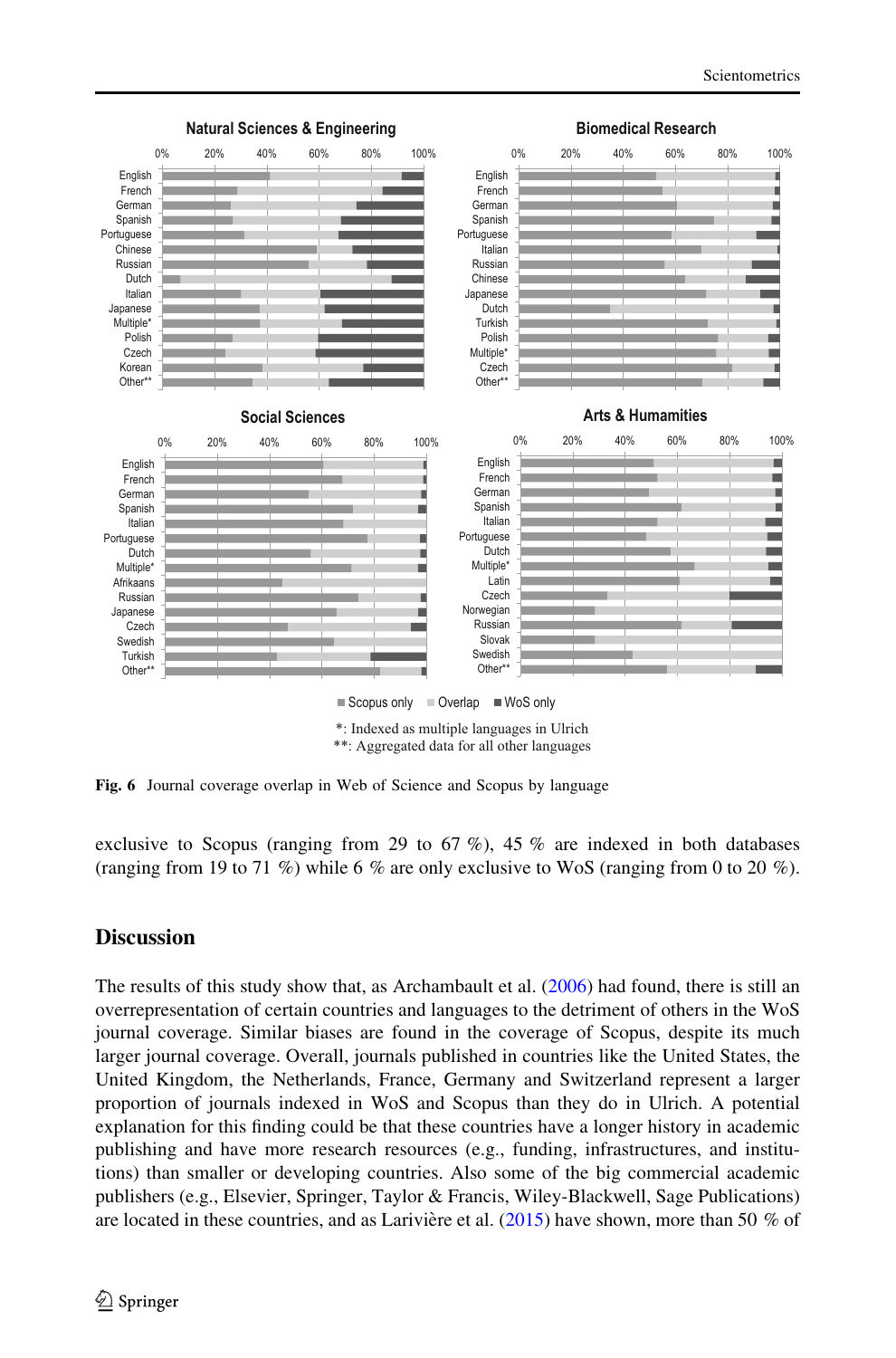all articles indexed in WoS are published in journals owned by those five commercial publishers.

The results regarding coverage overlap provide an estimation of the tool-dependency level when comparative analyses are performed with those data sources. The WoS and Scopus journal coverage differ the most in Natural Science and Engineering and in Arts and Humanities (lowest overlap average, and highest proportion of WoS exclusive journals). For example, analyses of Chinese journals in the field of NSE may vary greatly depending on the data source, as only 21 % of journals are indexed by both WoS and Scopus, while similar analyses of Singaporean journals may lead to more coherent results as 78 % of journals covered by both databases.

The main limitations of this study come from the definition of the country and language(s) of a journal. Defining the geographical origin of a journal was not a straightforward process. What criteria should be used to determine the country of a journal? Should it be determined by the country of its publisher or of its editor? Perhaps it should be determined by the location of all the authors signing an article? Given data availability, publisher's country was used even though the information it conveys does not solely refer to its geographical localisation or national identity and could be argued rather to refer to business related information. When classifying journals by language, another problem emerged as some journals had quite a long list of languages in Ulrich's language field while others only had the mention ''multiple languages''. It is unclear how many languages a journal must be published in to fall in this category, or if that distinction is due to inconsistencies in the data. For example, there were cases where a single journal had: English, French, German, Spanish and Dutch listed as language. This raises questions about what actually differentiate journals with long lists of languages and those with the ''multiple languages'' mention. While this is an obvious limit of our dataset, its potential impact on the results is minimal since these ''multiple languages'' cases only represent 1.4 % of all the journals indexed in Ulrich.

### Further research

This study has given a portrait of WoS and Scopus journal coverage based on field classification, publisher's country and language of journals, information provided in the Ulrich's periodical database. Further research could look at the language at the article-level of a journal to better grasp the proportional language coverage of a journal. In Social Sciences and Arts and Humanities it would be relevant to investigate if national journals which focus on local matters are well represented in WoS and Scopus, or if these databases have a clear international focus. Further research could also investigate the notion of national versus international identity of journals, in terms of subjects, editorial board, and the nationality of authors who published in those journals, since many journals, like Science, aim to be international, while 90 % of the articles they publish come from American authors.

### Conclusion

Our analysis shows that the journal coverage of WoS in Social Sciences and Arts and Humanities is still quite low and that these disciplines are underrepresented as compared to their share in Ulrich. Also, the strong English-language overrepresentation in WoS found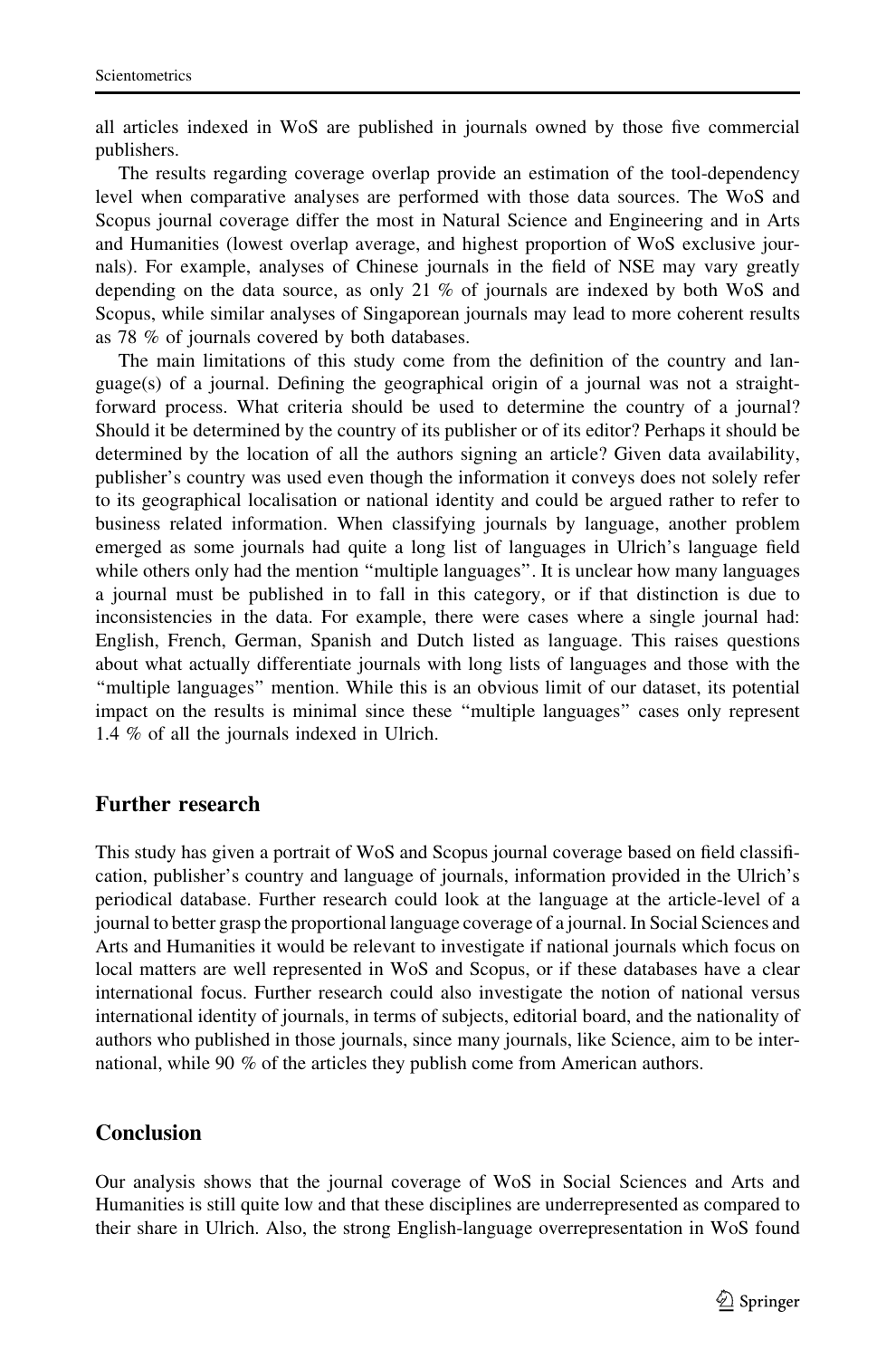by Archambault et al. [\(2006](#page-14-0)) proved to be persistent as it is confirmed by our data, some 10 years later. We also found that despite Scopus's larger journal coverage in all fields, the database shows similar biases than those found in WoS. Consequently, using WoS and Scopus for research evaluation introduces biases that favor Natural Sciences and Engineering as well as Biomedical Research to the detriment of Social Sciences and Arts and Humanities. Similarly, English-language journals are favored to the detriment of other languages. These important limitations should be taken into account when assessing scientific activities. They also raise the question as to whether there are better tools that could be used for research evaluation. For example, Google Scholar provides free access to scholarly documents of all types, languages and for all fields. It is widely used for information retrieval, but its suitability for research evaluation and other bibliometric analyses has been highly questioned because of the sporadic coverage of non-English literature, various inconsistencies (e.g., indexation of non-existing journals) in the data (Clermont and Dyckhoff [2012\)](#page-14-0), and a lack of transparency of the coverage (Wouters and Costas [2012\)](#page-15-0). Furthermore, López-Cózar et al. (2014) have shown that the citation data in Google Scholar can easily be manipulated by researchers who would want to increase their citations count. According to Wouters and Costas ([2012\)](#page-15-0), Google Scholar seems ''to be more useful for self-assessment than for systematic impact measurements at several levels of aggregation'' (p. 35).

Amongst the other existing tools, there are citation indexes that aim at a comprehensive coverage of specific fields. Some examples are Chemical Abstracts Services, which provides an extensive coverage of chemistry literature, and CAB Abstracts, covering agriculture, environment, veterinary sciences, applied economics, food science and nutrition. Such tools provide a better portrait of the scientific production in the fields covered than interdisciplinary databases like WoS and Scopus, and thus may be better suited for fieldspecific research evaluation. Also, as we have shown, most countries and languages are underrepresented in WoS and Scopus, which contributes to the known lack of visibility of research done in some countries. Many countries have developed national citation indexes in order to address this issue (e.g., Indian Citation Index (ICI), Serbian Citation Index (SCIndeks), Thai-Journal Citation Index (TCI)). These national citation indexes provide a more comprehensive picture of the research done by local scientists, and they also make it possible to assess more accurately the impact of research at the national level.

The advantages that field-specific or national citations indexes have over multidisciplinary and international databases like WoS and Scopus may make them the best tools for certain types of analyses. However, they do not seem to provide a suitable alternative to WoS and Scopus when it comes to performing multidisciplinary and international bibliometric analyses. In other words, when using bibliometric methods for research evaluation, what matters is to understand what each tool has to offer and what its limitations are, and to choose the right tool for the task. This study compared the journals covered by WoS and by Scopus in order to provide a better portrait of their coverage characteristics. We have shown that despite the larger number of journals covered by Scopus, the coverage in both databases is unbalanced between countries and languages and that it may introduce some biases when performing comparative analyses. Those are important characteristics that should at least be taken into account before drawing conclusions when using these tools for bibliometric analyses, and perhaps more importantly, for research evaluation purposes.

Acknowledgments The authors would like to thank Vincent Larivière for his guidance and insights as well as Stefanie Haustein for her helpful advices.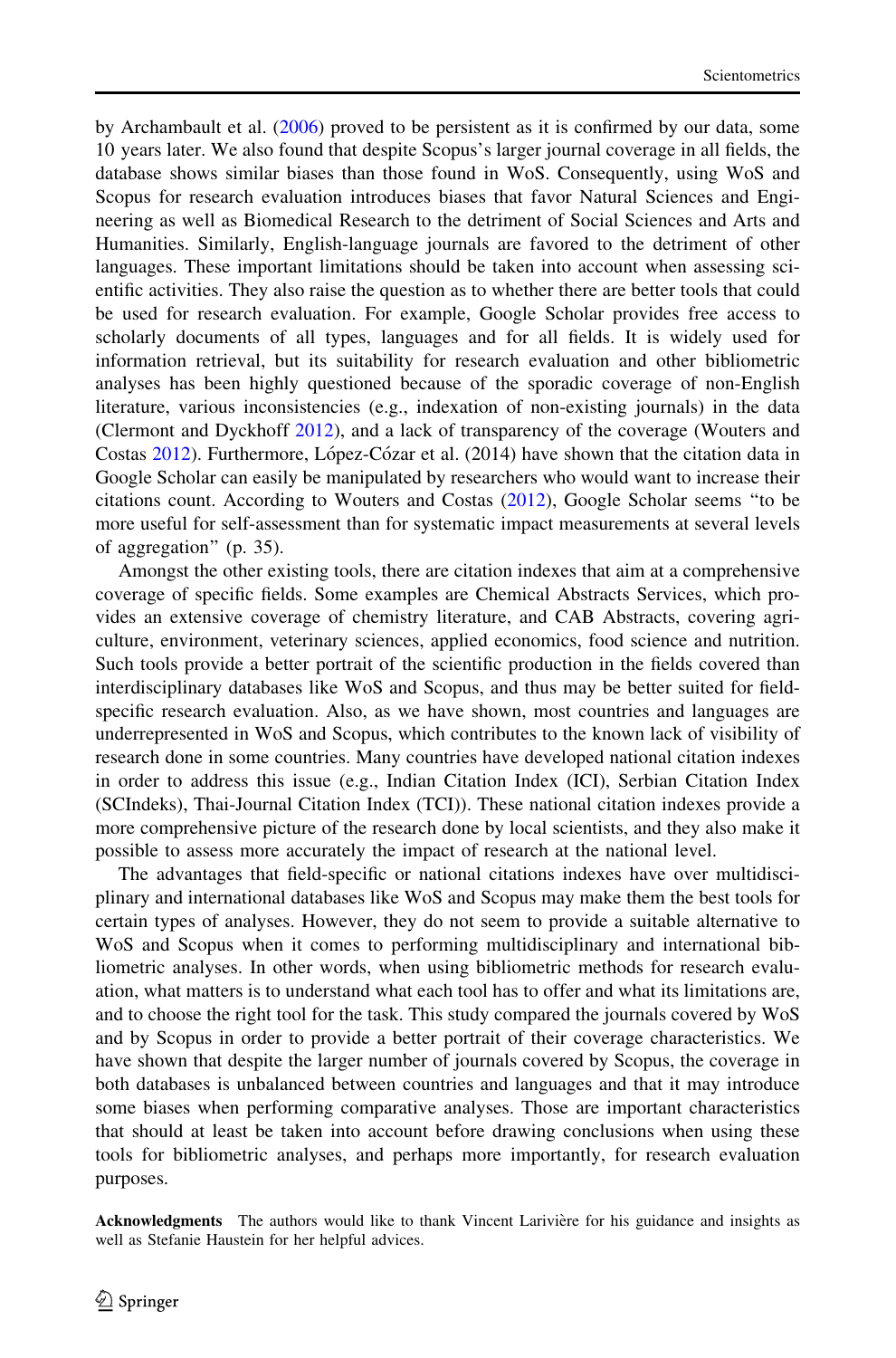#### <span id="page-14-0"></span>**References**

- Abrizah, A., Zainab, A. N., Kiran, K., & Raj, R. G. (2012). LIS journals scientific impact and subject categorization: A comparison between Web of Science and Scopus. Scientometrics, 94(2), 721–740. doi[:10.1007/s11192-012-0813-7.](http://dx.doi.org/10.1007/s11192-012-0813-7)
- Archambault, É., Campbell, D., Gingras, Y., & Larivière, V. (2009). Comparing bibliometric statistics obtained from the Web of Science and Scopus. Journal of the American Society for Information Science and Technology, 60(7), 1320–1326. doi:[10.1002/asi.21062.](http://dx.doi.org/10.1002/asi.21062)
- Archambault, É., Vignola-Gagné, É., Côté, G., Larivière, V., & Gingras, Y. (2006). Benchmarking scientific output in the social sciences and humanities: The limits of existing databases. Scientometrics, 68(3), 329–342.
- Barnett, P., & Lascar, C. (2012). Comparing unique title coverage of Web of Science and Scopus in Earth and atmospheric sciences. Issues in Science and Technology Librarianship. doi[:10.5062/F4W37T8C](http://dx.doi.org/10.5062/F4W37T8C).
- Clermont, M., & Dyckhoff, H. (2012). Coverage of business administration literature in Google Scholar: Analysis and comparison with Econbiz, Scopus and Web of Science (SSRN Scholarly Paper No. ID 2016850). Rochester, NY: Social Science Research Network. Retrieved from [http://papers.ssrn.com/](http://papers.ssrn.com/abstract=2016850) [abstract=2016850](http://papers.ssrn.com/abstract=2016850)
- De Groote, S. L., & Raszewski, R. (2012). Coverage of Google Scholar, Scopus, and Web of Science: A case study of the h-index in nursing. Nursing Outlook, 60(6), 391–400. doi:[10.1016/j.outlook.2012.04.007](http://dx.doi.org/10.1016/j.outlook.2012.04.007).
- Franceschet, M. (2009). A comparison of bibliometric indicators for computer science scholars and journals on Web of Science and Google Scholar. Scientometrics, 83(1), 243–258. doi[:10.1007/s11192-009-](http://dx.doi.org/10.1007/s11192-009-0021-2) [0021-2](http://dx.doi.org/10.1007/s11192-009-0021-2).
- Gavel, Y., & Iselid, L. (2008). Web of Science and Scopus: A journal title overlap study. Online Information Review, 32(1), 8–21. doi[:10.1108/14684520810865958.](http://dx.doi.org/10.1108/14684520810865958)
- Gingras, Y. (2014). Les dérives de l'évaluation de la recherche: du bon usage de la bibliométrie. Paris: Raisons d'agir.
- Glänzel, W., & Schoepflin, U. (1999). A bibliometric study of reference literature in the sciences and social sciences.Information Processing and Management, 35(1), 31–44. doi[:10.1016/S0306-4573\(98\)00028-4.](http://dx.doi.org/10.1016/S0306-4573(98)00028-4)
- Hicks, D., & Wang, J. (2011). Coverage and overlap of the new social sciences and humanities journal lists. Journal of the American Society for Information Science and Technology, 62(2), 284–294. doi:[10.](http://dx.doi.org/10.1002/asi.21458) [1002/asi.21458.](http://dx.doi.org/10.1002/asi.21458)
- Knorr-Cetina, K. D. (1991). Epistemic cultures: Forms of reason in science. History of Political Economy, 23(1), 105–122.
- Kousha, K., & Thelwall, M. (2007). Sources of Google Scholar citations outside the Science Citation Index: A comparison between four science disciplines. Scientometrics, 74(2), 273–294. doi[:10.1007/s11192-](http://dx.doi.org/10.1007/s11192-008-0217-x) [008-0217-x.](http://dx.doi.org/10.1007/s11192-008-0217-x)
- Larivière, V., Archambault, É., Gingras, Y., & Vignola-Gagné, É. (2006). The place of serials in referencing practices: Comparing natural sciences and engineering with social sciences and humanities. Journal of the American Society for Information Science and Technology, 57(8), 997–1004. doi:[10.1002/asi.](http://dx.doi.org/10.1002/asi.20349) [20349.](http://dx.doi.org/10.1002/asi.20349)
- Larivière, V., Haustein, S., & Mongeon, P. (2015). The oligopoly of academic publishers in the digital era. PLoS ONE, 10(6), e0127502. doi:[10.1371/journal.pone.0127502](http://dx.doi.org/10.1371/journal.pone.0127502).
- López-Illescas, C., de Moya-Anegón, F., & Moed, H. F. (2008). Coverage and citation impact of oncological journals in the Web of Science and Scopus. Journal of Informetrics, 2(4), 304–316. doi:[10.1016/j.joi.](http://dx.doi.org/10.1016/j.joi.2008.08.001) [2008.08.001.](http://dx.doi.org/10.1016/j.joi.2008.08.001)
- Meho, L. I., & Yang, K. (2007). Impact of data sources on citation counts and rankings of LIS faculty: Web of Science versus Scopus and Google Scholar. Journal of the American Society for Information Science and Technology, 58(13), 2105–2125. doi:[10.1002/asi.20677.](http://dx.doi.org/10.1002/asi.20677)
- Mikki, S. (2009). Comparing Google Scholar and ISI Web of Science for earth sciences. Scientometrics, 82(2), 321–331. doi:[10.1007/s11192-009-0038-6](http://dx.doi.org/10.1007/s11192-009-0038-6).
- Mingers, J., & Lipitakis, E. A. E. C. G. (2010). Counting the citations: A comparison of Web of Science and Google Scholar in the field of business and management. Scientometrics, 85(2), 613–625. doi:[10.1007/](http://dx.doi.org/10.1007/s11192-010-0270-0) [s11192-010-0270-0](http://dx.doi.org/10.1007/s11192-010-0270-0).
- National Science Foundation. (2006). Science and engineering indicators, chapter 5: Academic research and development. Data and terminology. Retrieved from [http://www.nsf.gov/statistics/seind06/c5/](http://www.nsf.gov/statistics/seind06/c5/c5s3.htm%23sb1) [c5s3.htm#sb1](http://www.nsf.gov/statistics/seind06/c5/c5s3.htm%23sb1)
- Nederhof, A. J. (2006). Bibliometric monitoring of research performance in the social sciences and the humanities: A review. Scientometrics, 66(1), 81–100. doi:[10.1007/s11192-006-0007-2](http://dx.doi.org/10.1007/s11192-006-0007-2).